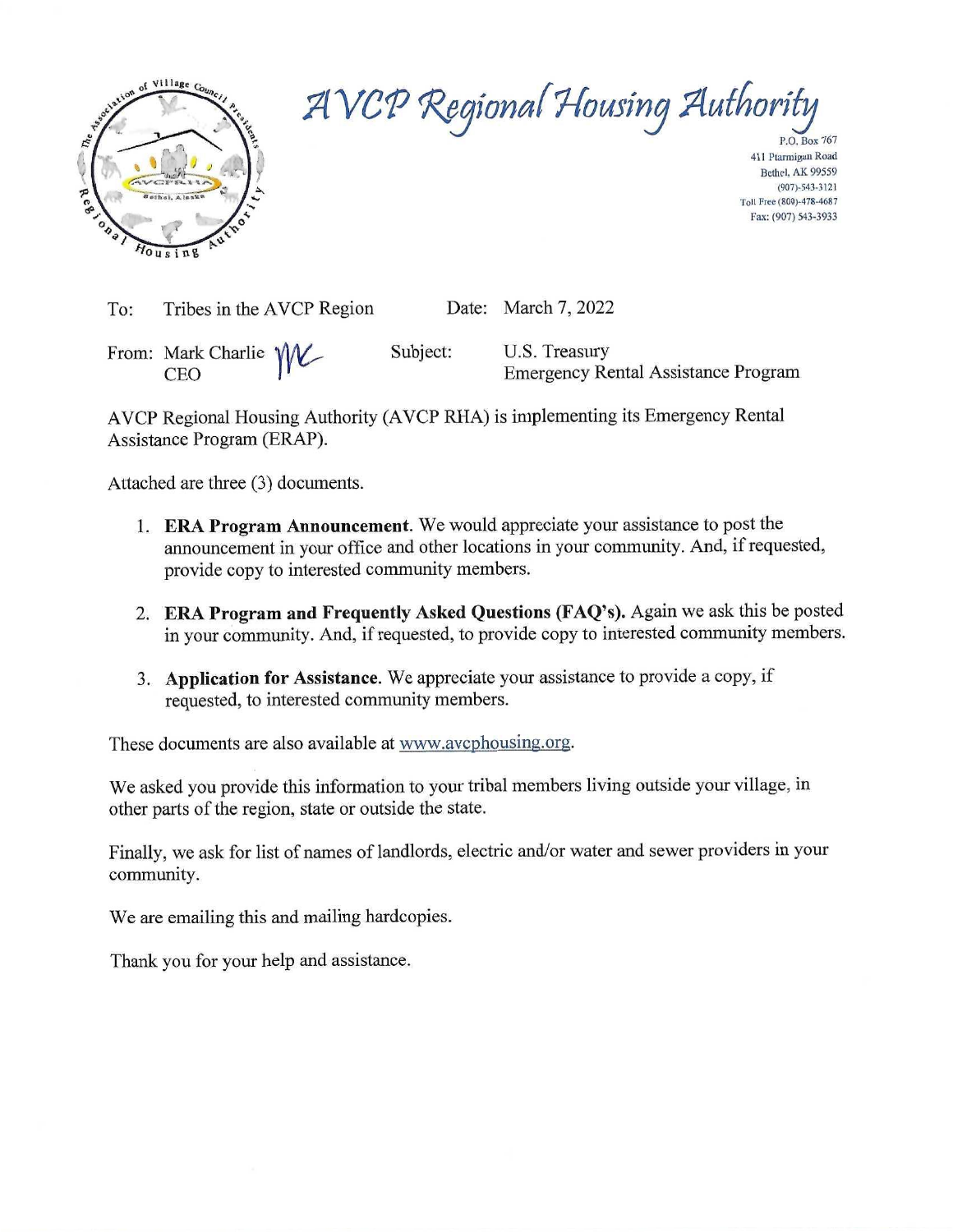

AVCP Regional Housing Authority P.O. Box 767 Bethel, AK 99559

Telephone: (907) 543-3121 Intake Fax: (907) 543-5371 Fax Toll Free: 800-965-4020 www. avcphousing.org

# **EMERGENCY RENTAL ASSISTANCE PROGRAM**

The Association of Village Council Presidents Regional Housing Authority (AVCP RHA) is deploying an emergency rental assistance program to assist renters facing financial hardship resulting from the COVID-19 pandemic. All households in the AVCP RHA service area and all Tribal members not living on Tribal lands are eligible for assistance if they meet eligibility requirements. A program summary, eligibility and application process are summarized below.

### **PROGRAM SUMMARY**

The U.S. Treasury authorized the Emergency Rental Assistance Program through the American Rescue Plan effective March 3, 2021. Emergency Rental Assistance includes rent, rent arrears, utilities and home energy costs, and other expenses related to housing incurred by eligible households due, directly or indirectly, to the COVID-19 pandemic. AVCP RHA will accept applications for assistance from qualified rental tenants and landlords effective immediately, through December 31, 2022. Application for Assistance can be obtained at the AVCP RHA's website or by calling (907) 543-3121.

### **ELIGIBILITY**

To be eligible for Emergency Rental Assistance, a household (a household of one or more) must be reside in the AVCPRHA service area, or be a member of a participating tribe, be obligated to pay rent on a residential dwelling and has household income at or below 80% of area median income. Additionally,

- a. One or more members of the House Hold (HH) has qualified for unemployment benefits or
- b. Has experienced a reduction in HH income, or
- c. Experienced other financial hardship due to the COVID-19 outbreak, or
- d. One or more individuals within the HH can demonstrate a risk of homelessness; or
- e. Experiencing homelessness or housing instability, and
- f. Has not received rental assistance from any other federally funded program.

To see if you qualify you need to submit an Application for Assistance.

### **APPLICATION PROCESS**

Applications can be obtained:

ONLINE at [www.avcphousing.org](http://www.avcphousing.org/)

TELEPHONE by calling AVCP RHA at (907) 543-3121 or 800-478-4687. MAIL Provide your name and address and an Application for Assistance will be mailed. TRIBAL OFFICE. Application for Assistance are available at your local tribal office.

# **LANDLORD AND UTILITY PROVIDERS**

If you are a landlord or a utility provider in a community in the AVCP region and interested in the AVCP RHA Emergency Assistance Program contact our office.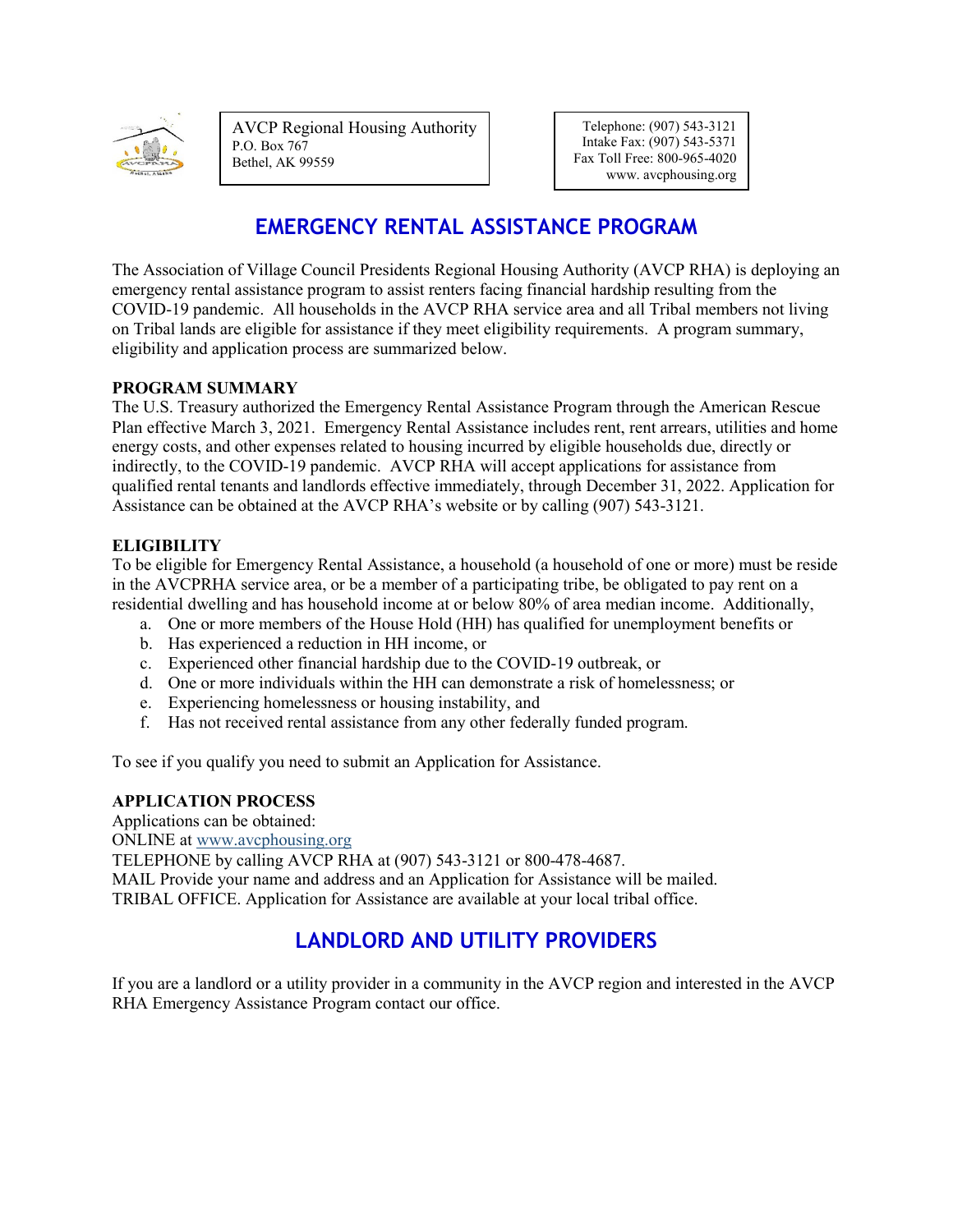### **AVCP REGIONAL HOUSING AUTHORITY**

#### **U.S. TREASURY PROGRAM**

The ERA is funded and implemented by the U.S. Treasury.

AVCP Regional Housing Authority is administering the U.S. Treasury Emergency Rental Assistance (ERA) Program on behalf of and authorized by the federally recognized tribes in the AVCP region.

#### **Highlights of importance and requirements.**

### **1. Eligibility to receive ERA assistance**

- $\checkmark$  a household is obligated to pay rent on a residential dwelling
- $\checkmark$  a household is qualified for unemployment benefits
- $\checkmark$  experienced a reduction in household income
- incurred significant costs or experienced other financial hardship due, *directly or indirectly, to the COVID-19 outbreak*
- $\checkmark$  one or more individuals demonstrate a risk of experiencing homelessness or housing instability
- **a. Document required**
- $\checkmark$  one of the applicant's household qualified for unemployment benefits
- $\checkmark$  experienced a reduction in household income
- $\checkmark$  incurred significant costs
- $\checkmark$  experienced other financial hardship due, *directly or indirectly, to the COVID-19 outbreak.*

### **2. Document needed from an applicant and for the amount of rent or rental arrears owed**

- $\checkmark$  Current lease, signed by the applicant and the landlord or sublessor; or
- $\checkmark$  If there is no signed lease:
	- o documentation and evidence of paying utilities for the residential unit; or
	- o an attestation from a landlord, the verified owner or management agent; or
	- o other documentation such as an attestation the household has not received, and does not anticipate to receive another source of public or private subsidy or assistance for the rental costs.
- **3. Definition of "utilities and home energy costs" and "utilities and home energy costs arrears" and documents needed**
	- $\checkmark$  Utilities and home energy costs include separately stated electricity, gas, water and sewer, trash removal, and energy costs, such as fuel oil
	- $\checkmark$  All payments for utilities and home energy costs must be supported by a bill, invoice, or evidence of payment
	- $\checkmark$  Utilities and home energy costs covered by the landlord will be treated as rent.
- **4. To get ERA assistance must you have rental arrearage?**  $\sqrt{N_{0}}$ .
- **5. Can ERA assistance be used for arrears accrued before the date of enactment of the statute?**
	- $\checkmark$  Yes, but not for arrears accrued before March 13, 2020.

#### **6. Limit on financial assistance a tenant can receive?**

 $\checkmark$  An eligible household may receive up to twelve (12) months of assistance (plus an additional three (3) months if necessary to ensure housing stability for the household, subject to the availability of funds).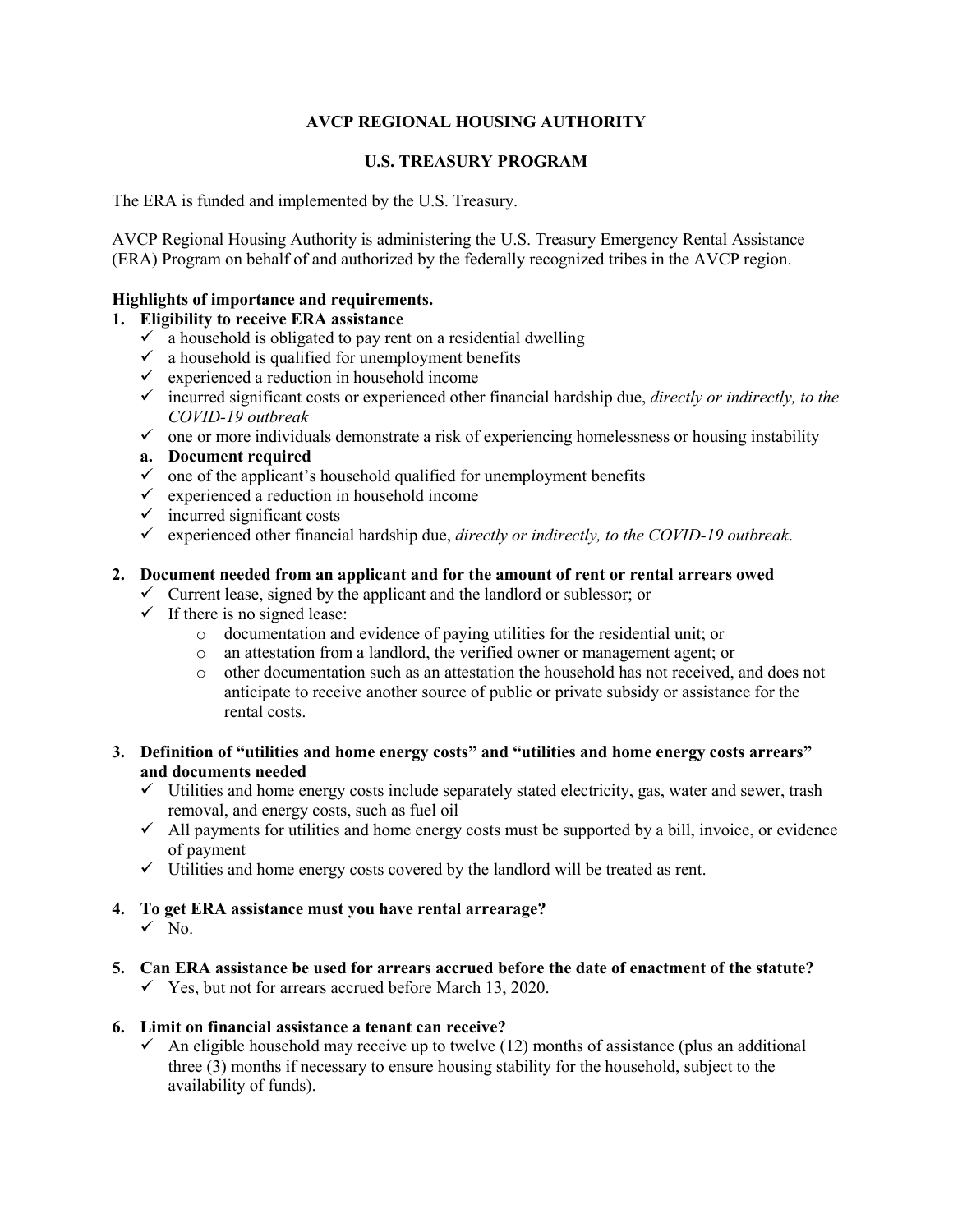### **7. Can ERA pay for all of a household's rental or utility arrears?**

- $\sqrt{N_0}$ .
- **8. Using landlord or utility providers.**
	- $\checkmark$  Rental and utility assistance can provided effectively and efficiently when the landlord or utility provider participate in the program
	- $\checkmark$  However, if a landlord or utility provider does not participate in the program assistance can be provided directly to the eligible household.
- **9. Did you have to be in current rental home when the public health emergency with respect to COVID-19 was declared?**
	- $\checkmark$  No. There is no requirement regarding the length of tenure in the current unit.
- **10. Are tenants in federally subsidized housing, e.g., Low Income Housing Credit, Public Housing, or Indian Housing Block Grant-assisted properties, eligible for the ERA?**
	- $\checkmark$  Yes. An eligible household may receive assistance in the ERA, provided that funds will not be reimbursed by any other federal assistance.
- **11. May a Tribe or Tribally Designated Housing Entity (TDHE) provide assistance to Tribal members living outside Tribal lands?**
	- $\checkmark$  Yes. Tribal members living outside Tribal lands may receive provided they are not receiving ERA assistance from another Tribe or TDHE, state, or local government.
- **12. May a Tribe or TDHE provide assistance to non-Tribal members living on Tribal lands?**
	- $\checkmark$  Yes. A Tribe or TDHE may provide funds to non-Tribal members living on Tribal lands, provided these individuals are not already receiving ERA assistance from another Tribe or TDHE, state, or local government.
- **13. May a grantee provide assistance to households for which the grantee is the landlord?**  $\checkmark$  Yes. No preferences are given to households that reside in the grantee's own properties.
- **14. May assistance be provided for utility or energy cost assistance without covering rent?**  $\checkmark$  Yes.
- **15. May a grantee provide ERA assistance to homeowners to cover their mortgage, utility, or energy costs?**
	- $\sqrt{N_{0}}$ .
- **16. Can contractors, subrecipients or intergovernmental cooperation agreements be used to administer ERA programs?**
	- $\checkmark$  Yes.
- **17. May rental assistance be provided to temporarily displaced households living in hotels or motels?**
	- $\checkmark$  Yes.
- **18. May a renter with a "rent-to-own" agreement with a landlord be eligible for ERA assistance?**  $\checkmark$  Yes.
- **19. Can tenants apply directly for ERA assistance?**
	- $\checkmark$  Yes. Tenants can apply directly for funding.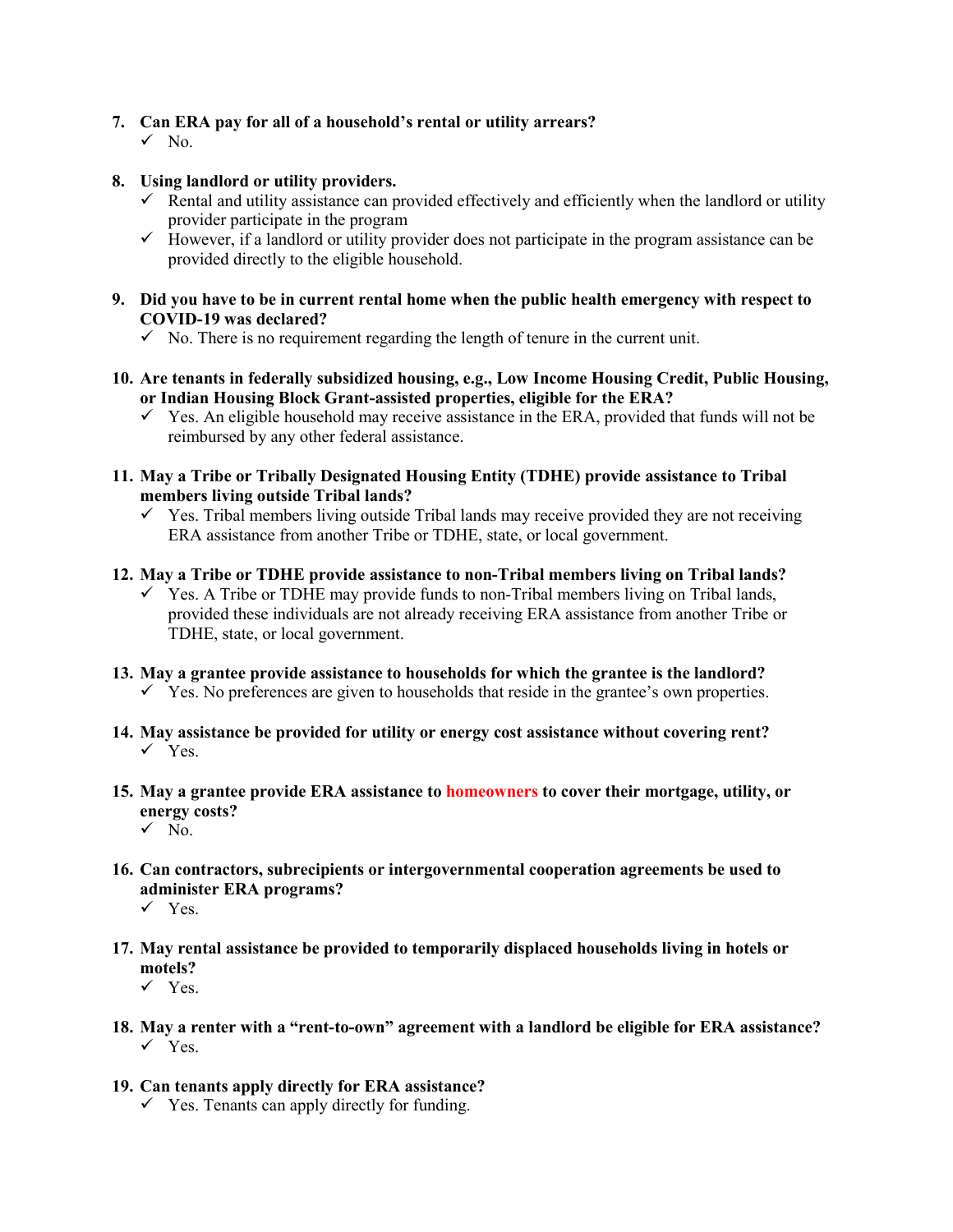### **20. Ways to ensure recipients use ERA funds only for permissible purposes?**

- $\checkmark$  Tenants and landlords commit in writing to use ERA assistance only for the intended purpose before issuing a payment.
- **21. Is the landlord requires to initiate an eviction proceeding in order to apply for assistance under an ERA program?**
	- $\sqrt{N_{0}}$ .
- **22. How can ERA assistance be used to support an eligible household moving to a new home?**
	- $\checkmark$  ERA funds may be used to provide assistance to eligible households to cover prospective relocation assistance, rent, and utility or home energy costs, including after an eviction.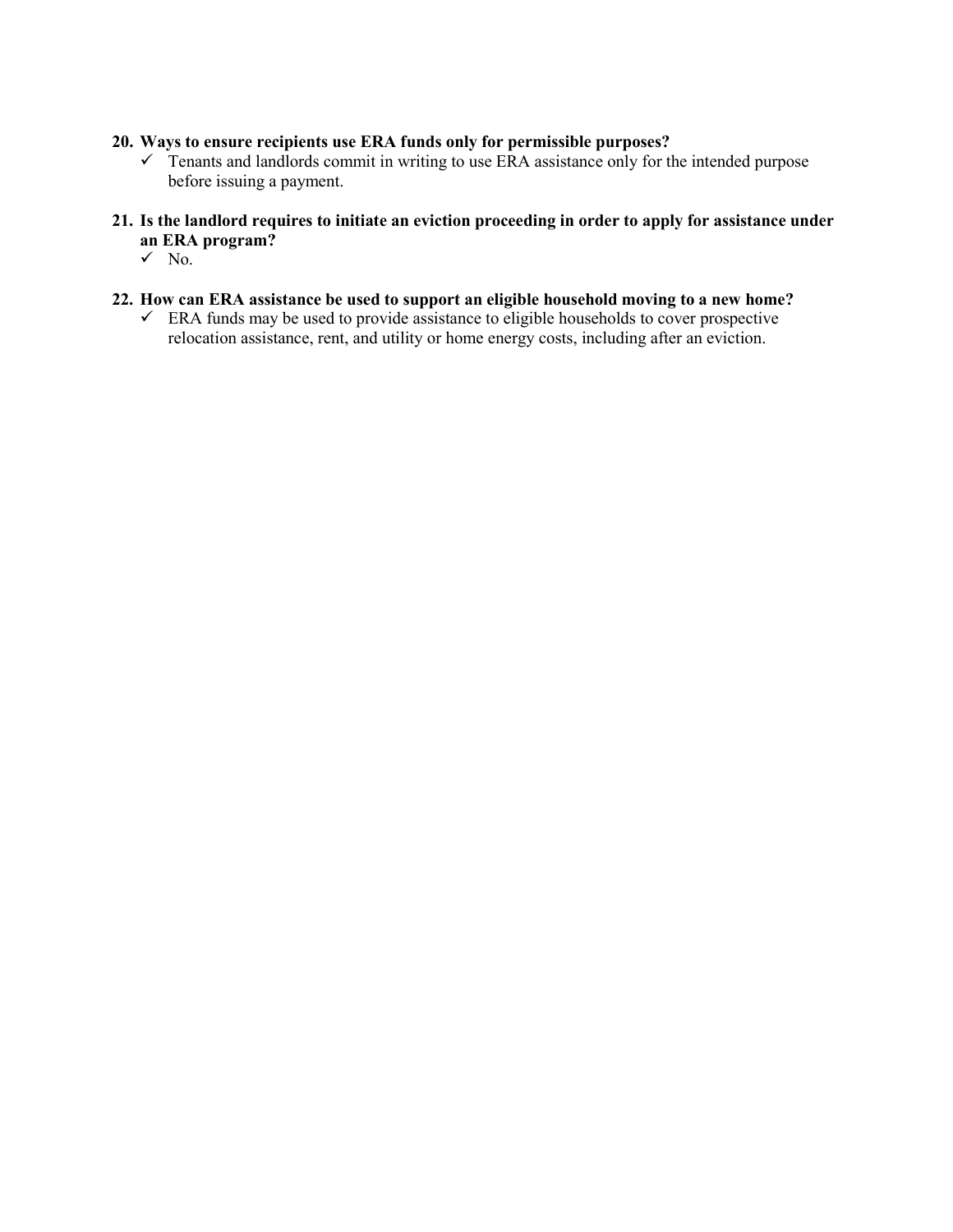### **AVCP Regional Housing Authority <b>Date and Time Received: Emergency Rental Assistance Program** Received by: **Application for Assistance**

| Application is for □ Rent Arrearage □ Current Rent □ Utility Assistance □ Maintain |  |
|------------------------------------------------------------------------------------|--|
| <b>Housing Stability</b>                                                           |  |

### **1. APPLICANT INFORMATION**

| Name                    |  |
|-------------------------|--|
| <b>Mailing Address</b>  |  |
| <b>Physical Address</b> |  |
| City, State, and Zip    |  |
| Cell Phone              |  |
| Landline                |  |
| <b>Email Address</b>    |  |

## **2. TRIBAL AFFLIATION (Leave blank if not affiliated with a Tribe)**

| Name of Tribe   |  |
|-----------------|--|
| Mailing Address |  |
| City, State and |  |
| Zip Code        |  |

### **3. LANDLORD INFORMATION (required)**

| Name of Landlord       |  |                  |                  |  |
|------------------------|--|------------------|------------------|--|
| <b>Mailing Address</b> |  |                  |                  |  |
| City, State and Zip    |  |                  |                  |  |
| <b>Phone Number</b>    |  |                  |                  |  |
| Office Fax             |  |                  |                  |  |
| <b>Email Address</b>   |  |                  |                  |  |
| <b>Monthly Rent</b>    |  | Past Arrears Due | <b>Total Due</b> |  |

### **4. UTILITY PROVIDERS INFORMATION (required for utility assistance. Do not include utilities that are part of your rent)**

|                    | <b>Name of Company</b> | <b>Current Due</b> | <b>Past Due</b> | <b>Total Due</b> |
|--------------------|------------------------|--------------------|-----------------|------------------|
| Heat/Fuel          |                        |                    |                 |                  |
| Electricity        |                        |                    |                 |                  |
| <b>Water/Sewer</b> |                        |                    |                 |                  |

### **5. FAMILY COMPOSITION AND INCOME ELIGIBILITY**

|   |        | Name | Date of Birth | Social Security No.   Eligible |  |
|---|--------|------|---------------|--------------------------------|--|
|   | Head   |      |               |                                |  |
|   |        |      |               |                                |  |
| റ | Spouse |      |               |                                |  |
|   |        |      |               |                                |  |
| 3 | Adult  |      |               |                                |  |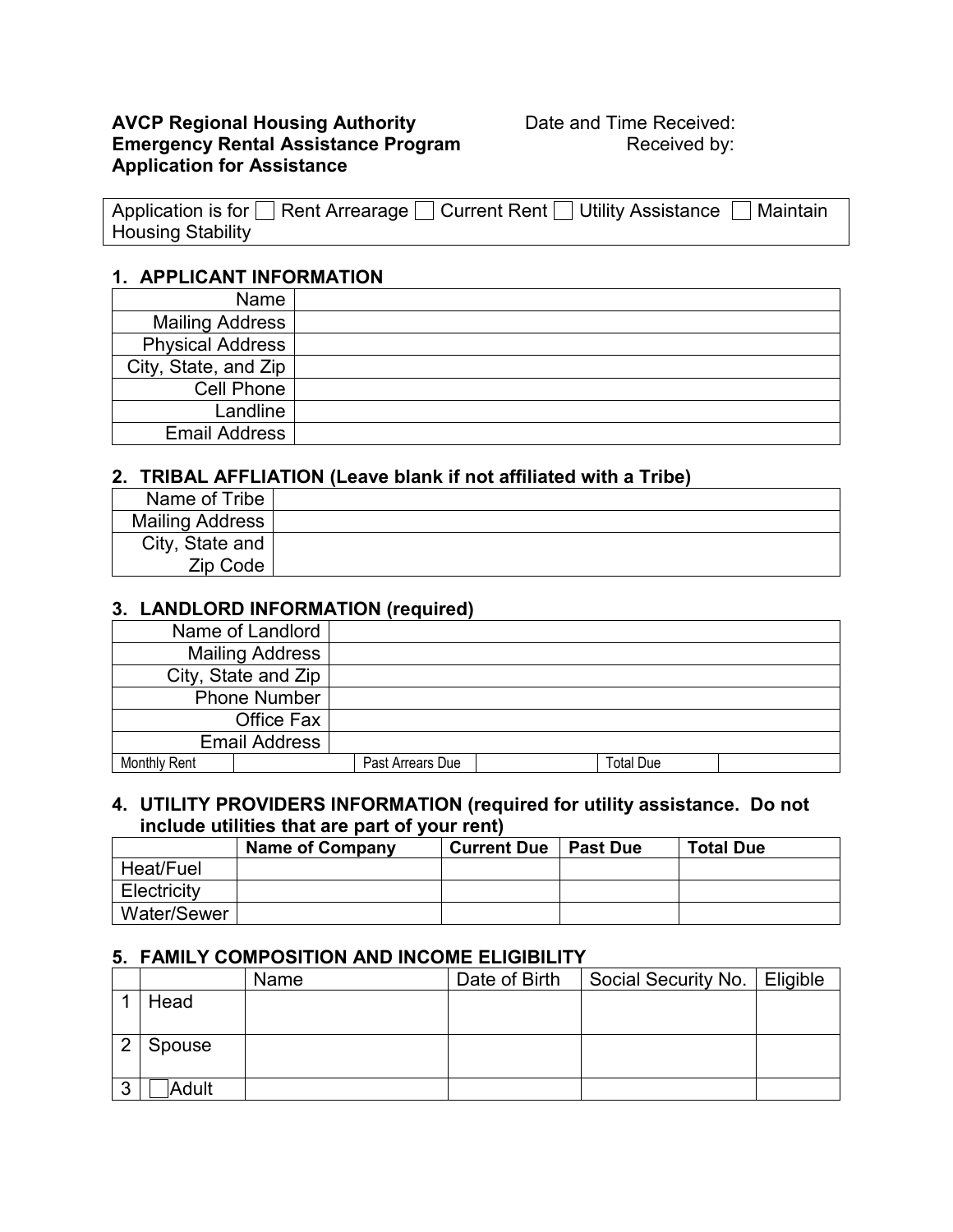|   | Child        |  |  |
|---|--------------|--|--|
| 4 | <b>Adult</b> |  |  |
|   | Child        |  |  |
| 5 | Adult        |  |  |
|   | Child        |  |  |
| 6 | Adult        |  |  |
|   | Child        |  |  |
| 7 | Adult        |  |  |
|   | Child        |  |  |

*In the 'Eligible' column above: List the letter that applies to the family member above (can be more than one letter)*

- A. Household pays rent on a residential dwelling
- B. Qualified for unemployment benefits
- C. Reduction in household income

# *Check ALL boxes that apply*

- D. Significant costs or financial hardship
- E. Risk of homelessness or housing instability
- **6. DOCUMENTS/ATTESTATION FORM** *Attach documents to support qualifying occurrence and provide a signed attestation form with the application*   $\Box$  Unemployment Benefits  $\Box$  Reduction in Household Income  $\Box$  Incurred Significant Costs  $\Box$  Financial Hardship due directly or indirectly to the COVID-19 outbreak

# **7. OTHER DOCUMENTS**

Current Lease *Attach a copy of the current lease*

No Lease *If no lease provide:*

Documentation and evidence of paying for residential unit; or

Attestation by landlord, owner, or management agent.

Attestation household has not received or does not anticipate other public or private subsidy or assistance for rental costs.

# **8. EVIDENCE OF PAYMENTS FOR UTILITIES AND HOME ENERGY COSTS OR ARREARS**

 $\Box$  Bill  $\Box$  Invoice  $\Box$  Utility Provider attestation  $\Box$  Other(describe)

# **9. LIVING IN FEDERALLY SUBSIZED HOUSING**

 $\Box$  Low Income Housing Tax Credit  $\Box$  Public Housing  $\Box$  AVCPRHA Property

# **10.INCOME ELIGIBILITY INFORMATION**

Provide copies of your 2021 income tax return. If you have not filed your 2021 income taxes provide a copy of your most recent earning statements, including W-2's, pay stubs, social security, dividend statements, and all other supporting documents for income earned or received in the last 12 months. If you do not have the above, income for a lesser period may be considered and AVCP RHA will calculate annual income using information provided. A self-attestation form will be required, and proof of income will be required every three months.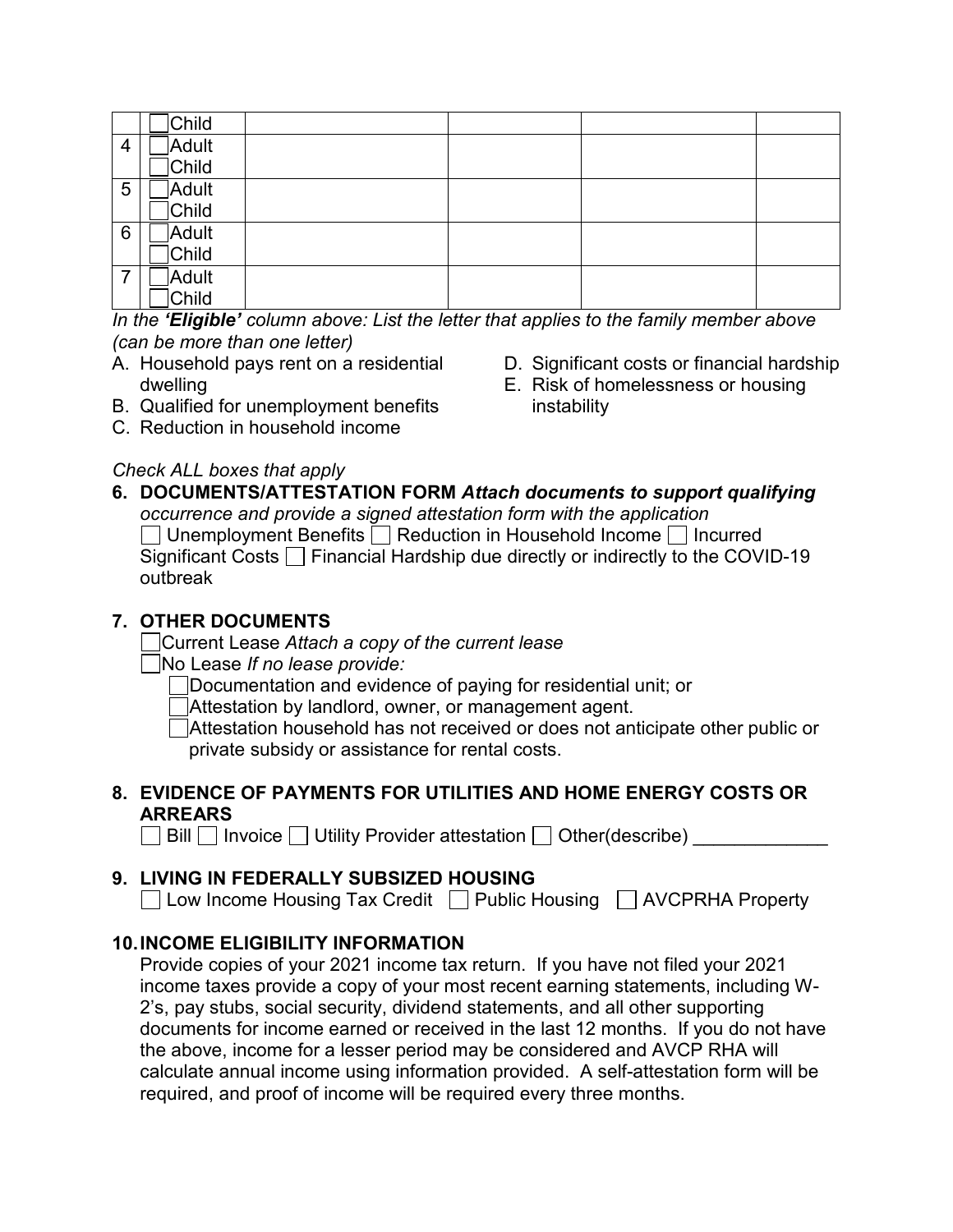# **11.ATTESTATION**

I hereby certify under penalty and perjury the information contained in this document are true, correct and complete to the best of my knowledge, information and belief. By signing below I attest:

- 1. I have identified receipt of unemployment benefits for myself, that such statements are true and correct,
- 2. I have provided the income;
- 3. The ERA benefits I seek will not duplicate other federally funded rental assistance that I have received or expect to receive in the future;
- 4. I am seeking amounts that I am required to pay (as a tenant);
- 5. I understand that I can be disqualified from other AVCP RHA programs and other housing programs if I give false or inaccurate information on this application and may be prosecuted for false statements under applicable law.

| Applicant (Print) | Signature | Date |
|-------------------|-----------|------|
|                   |           |      |
|                   |           |      |
|                   |           |      |
|                   |           |      |

*Thank you. You are done. Please submit the Application for Assistance to AVCP RHA by fax, mail or online.*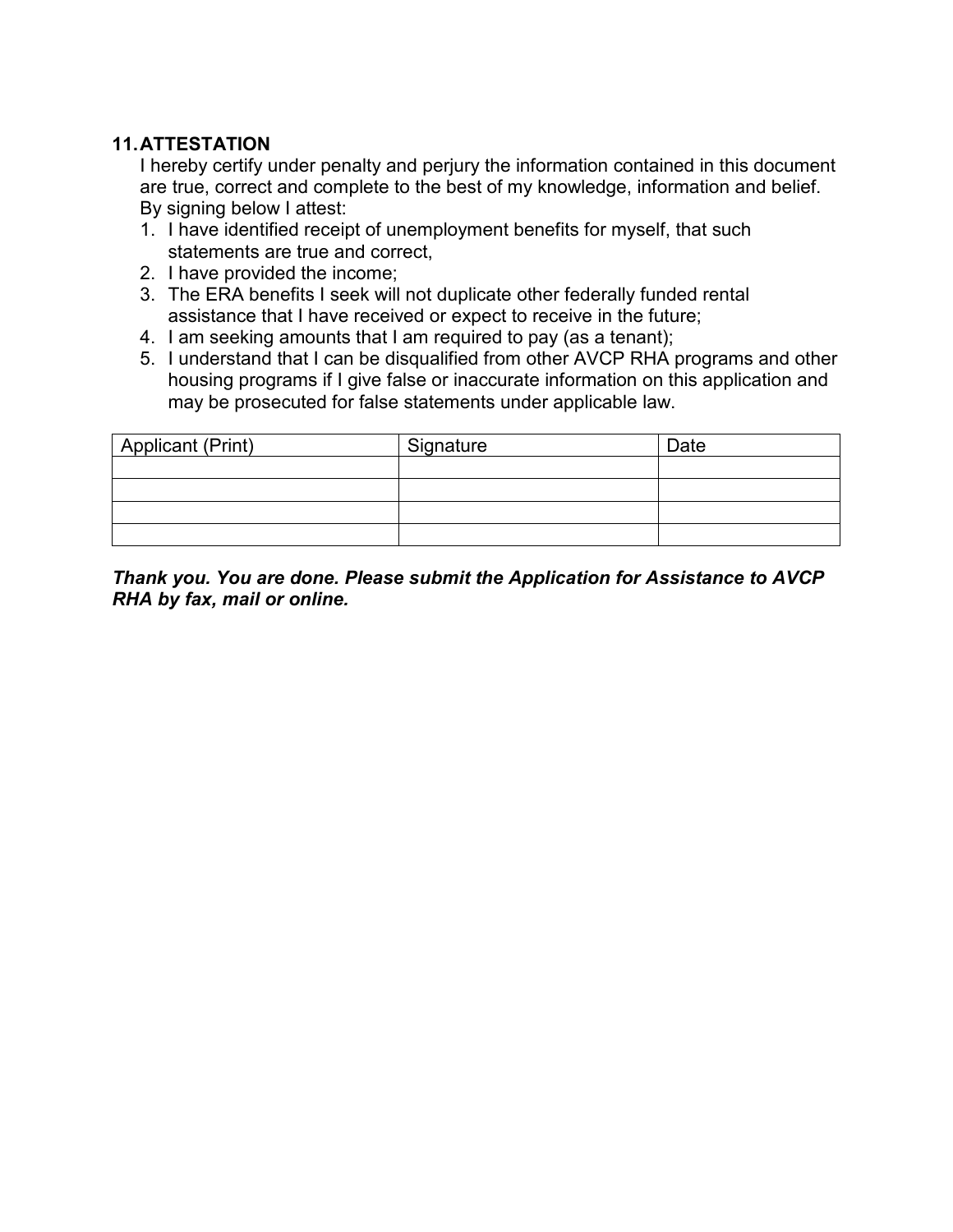### *Instructions for filling the ERA Application for Assistance*

#### *1. APPLICANT INFORMATION*

*Provide all the information requested.*

#### *2. TRIBAL AFFLIATION*

*Provide the information of the federally recognized tribe you are enrolled in. If not enrolled leave blank.*

#### *3. LANDLORD INFORMATION (required)*

*Provide the information requested on your landlord including the monthly rent, the past due rent and total rent due.*

#### *4. UTILITY PROVIDERS INFORMATION*

*Provide the information requested for your utility provider(s), if rent includes one or all of the utilities do not fill current, past, and total due.*

#### *5. FAMILY COMPOSITION AND INCOME ELIGIBILITY*

*List the name of all adults and minors living with you in the rental unit. In the "Eligible" column list the applicate letter(s) to the family member(s) which it applies to.*

#### **6.** *DOCUMENTS/ATTESTATION FORM*

*Provide documents that verify each you are claiming. If you have documents you need to sign the Attestation Form for each one you are claiming/*

*7. EVIDENCE OF PAYMENTS FOR UTILITIES AND HOME ENERGY COSTS OR ARREARS If you are requesting payments of utilities and home energy costs or arrears. Provide copy of a bill or an invoice or get a utility provider attestation.*

#### *8. LIVING IN FEDERALLY SUBSIDIZED HOUSING Check appropriate box.*

*Thank you. You are done. Please submit the Application for Assistance to AVCP RHA by fax, mail or online.*